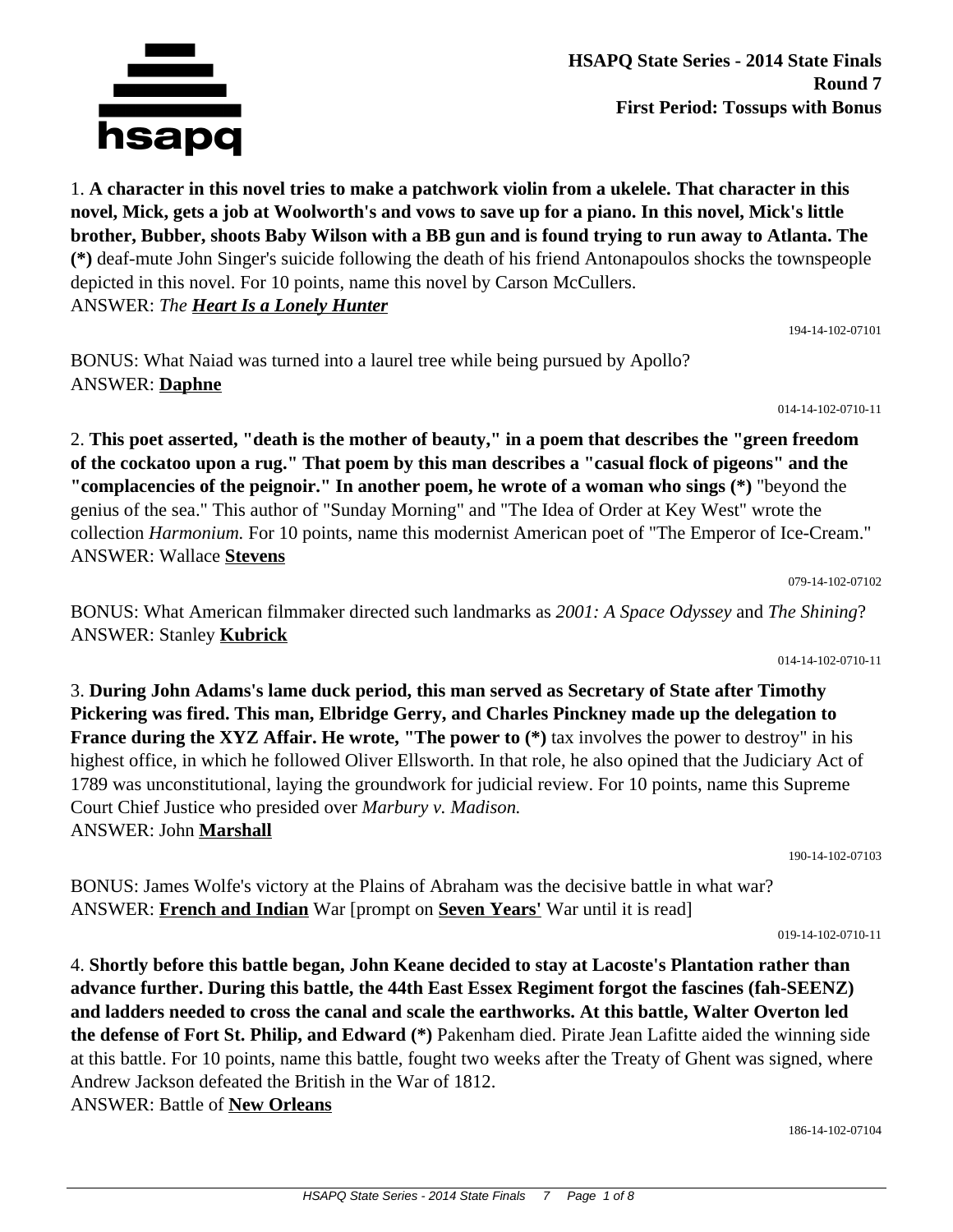052-14-102-07108

BONUS: What 2013 first-person shooter created by DICE and distributed by EA features online combat on maps called Operation Locker and Hainan (HIGH-non) Resort? ANSWER: *Battlefield 4* [do not accept or prompt on "Battlefield"]

5. **The derivative with respect to particle number of a quantity named for this scientist gives the chemical potential. A law named for this scientist states that the number of constituents minus the number of phases plus two equals the degrees of freedom. For spontaneous reactions, the change in his namesake quantity is (\*)** negative; that namesake quantity is calculated as enthalpy minus quantity temperature times entropy. For 10 points, identify this American chemist who lends his name to a type of free energy.

ANSWER: Josiah Willard **Gibbs**

BONUS: What Jonathan Swift pamphlet satirically proposes the consumption of Irish babies as a solution to the problem of famine? ANSWER: "A **Modest Proposal**"

6. **This man's son, who was known as "Castor," was probably poisoned by his wife, Livilla. This emperor eventually named Macro as the new head of the Praetorian Guard. This father of Drusus was in power when such people as Agrippina (ag-rip-EE-nuh) the Elder were purged by his scheming adviser, (\*)** Sejanus (seh-JAH-nus). This emperor was the adoptive father of Germanicus and spent much of his later reign "retiring" on the island of Capri. During his reign, Jesus Christ was crucified. For 10 points, name this second Roman emperor, the stepson and successor of Augustus. ANSWER: **Tiberius** Claudius Nero [or **Tiberius** Julius Caesar]

052-14-102-07106

BONUS: What American colony was originally established as a haven for debtors by James Oglethorpe? ANSWER: **Georgia**

121-14-102-0710-11

7. **A Middle Ages trade route in this country was changed in 1950 into a 210-mile scenic drive called the Romantic Road. This country's largest amusement park is called Europa-Park. The capital of this country is home to Museum Island, which includes the (\*)** Pergamon Museum. This country was where one of the first cuckoo clocks was made; that occurred in its Black Forest. For 10 points, name this country that inspired Sleeping Beauty's Castle with its Bavarian Neuschwanstein (noish-VON-shtein) Castle.

ANSWER: Federal Republic of **Germany** [or Bundesrepublik **Deutschland**]

023-14-102-07107

BONUS: What Greek letter denotes electrostatic potential in physics and the golden ratio in mathematics? ANSWER: **phi** [do not accept "pi"]

014-14-102-0710-11

8. **This publication contains such regular features as "Charlemagne," an opinion column on France, and "Bagehot" (BAA-jet), a column on Britain. This magazine has a longstanding policy of complete editorial anonymity, with even editor John Micklethwait's name absent. It was founded by James Wilson in 1843 to support the repeal of the (\*)** Corn Laws. This publication's traditional liberal views led to it being dubbed the "European organ of the aristocracy of finance" by Karl Marx. For 10 points, name this English publication whose title reflects its general interest in monetary policy. ANSWER: *The Economist*

#### 015-14-102-0710-11

127-14-102-07105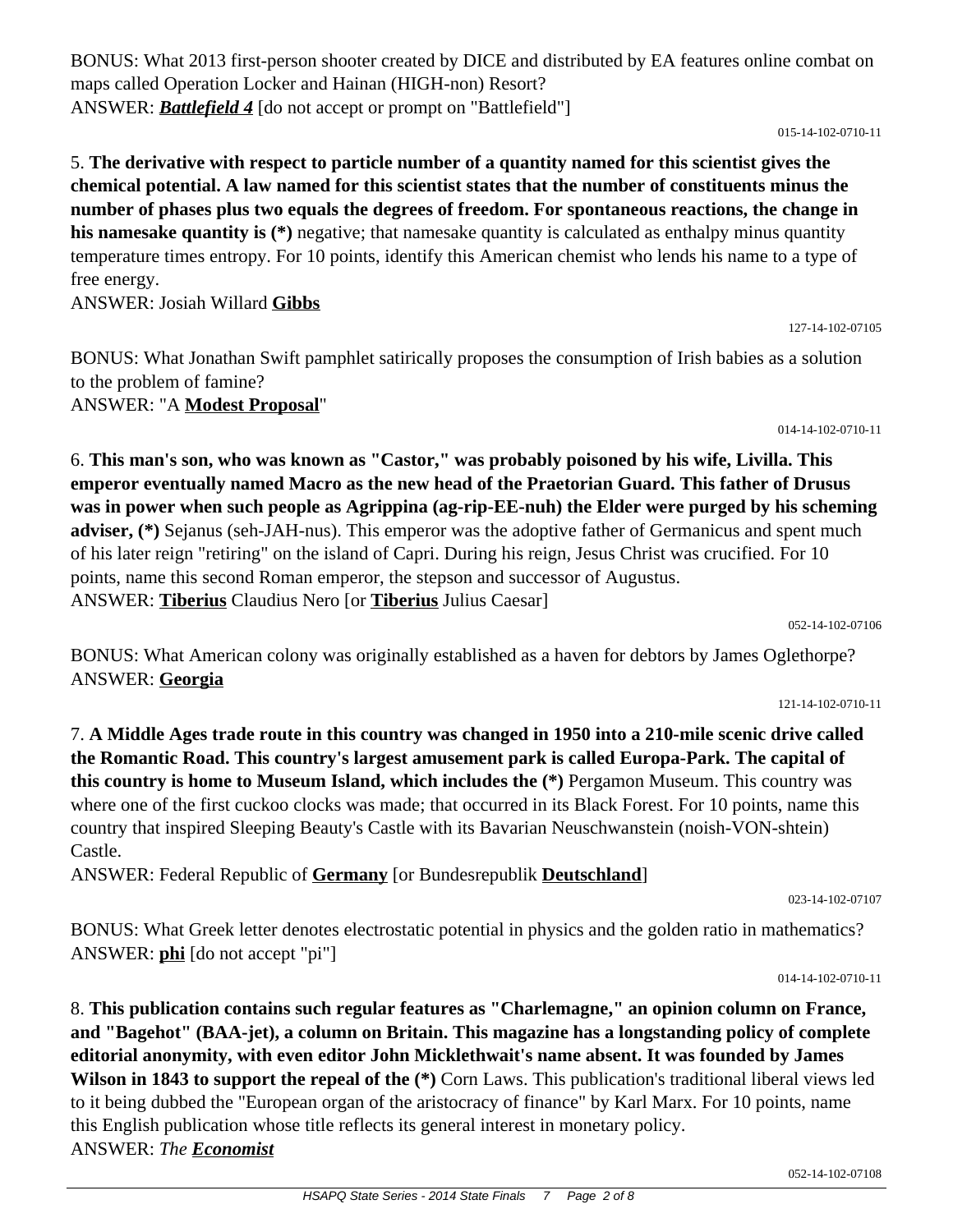BONUS: What Communist revolutionary unseated Fulgencio Batista and led Cuba from 1976 to 2008? ANSWER: Fidel **Castro**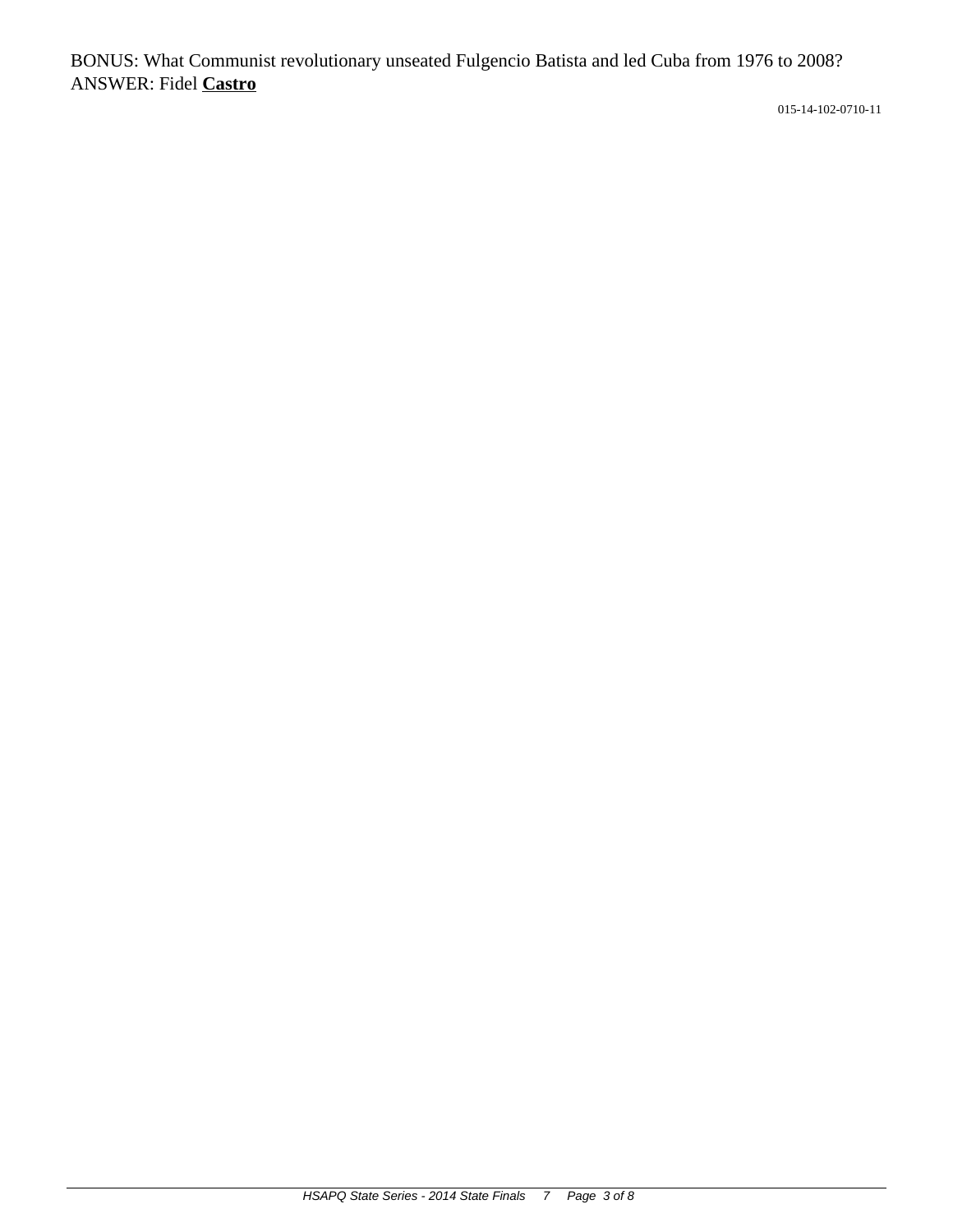### **Second Period: Directed Round**

# **SET A:**

1. BONUS: In what Herman Melville story does the title character repeatedly say he "would prefer not to" do things?

ANSWER: "**Bartleby**, the Scrivener"

2. BONUS: What mathematician developed a namesake "rule of signs" for determining the number of roots of a polynomial?

ANSWER: Rene **Descartes**

3. BONUS: This is a calculation question. A point is expressed in polar coordinates as (3, pi), meaning that it is 3 units away from the origin and at an angle of pi radians. What are the Cartesian coordinates of this point?

ANSWER: **(-3,0)**

4. BONUS: What U.S. Secretary of State gave a seemingly unscripted proposal that temporarily ended a tense standoff over Syrian chemical weapons in 2013? ANSWER: John **Kerry**

015-14-102-0710-12

023-14-102-0710-12

# **SET B:**

1. BONUS: What team's victory in the 2004 World Series ended the 86-year-long Curse of the Bambino? ANSWER: **Boston** Red Sox [or Boston **Red Sox**; prompt on **Sox**]

2. BONUS: What third party ran Jill Stein in 2012 and Ralph Nader in the 1996 and 2000 Presidential elections?

ANSWER: **Green** Party

015-14-102-0710-12

014-14-102-0710-12

3. BONUS: What name is given to the area around the equator characterized by weak winds, which was called the doldrums by sailors?

ANSWER: **ITCZ** [or **Intertropical Convergence Zone**]

4. BONUS: This is a 20-second calculation question. Parallel lines AB and CD are intersected by line EF at points G and H, respectively. If angle AGE measures 20 degrees and angle DHF is acute, what is the measure of angle DHF? ANSWER: **20** degrees

003-14-102-0710-12



014-14-102-0710-12

014-14-102-0710-12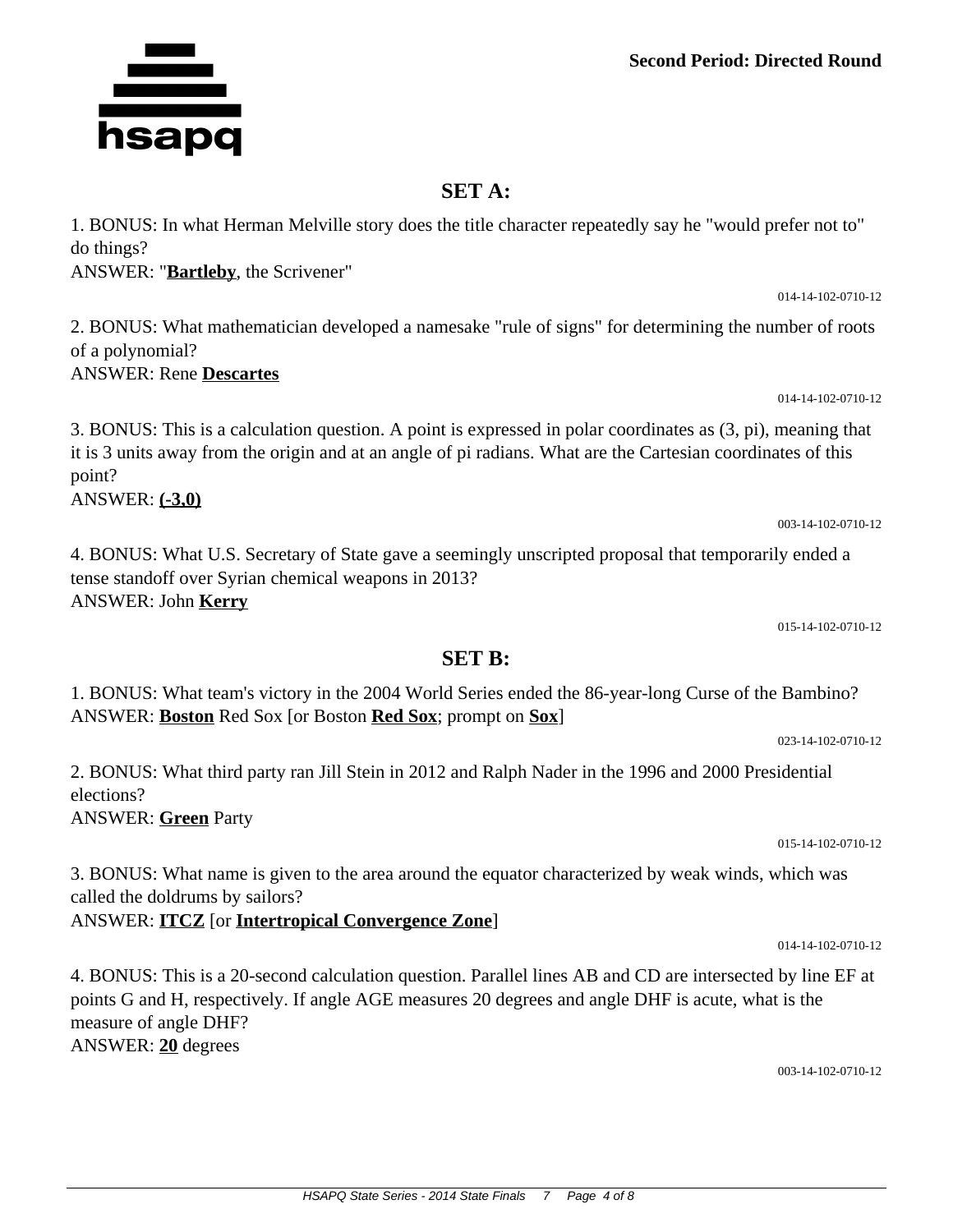9. **During the Trojan War, Diomedes (die-OH-med-eez) crushed this man's hip with a stone. This man's crew saves Achaemenides (uh-kie-MEN-ih-deez) from the island of the Cyclopes. This hero kills the Rutulian king Turnus to avenge Evander's son Pallas. He visits his father in the (\*)** underworld by using a golden bough after abandoning the Carthaginian queen Dido. This son of Anchises (un-KIE-seez) is celebrated as an ancient founder of Rome. For 10 points, name this hero whose travels were chronicled in a namesake epic by Virgil. ANSWER: **Aeneas**

BONUS: Della urges her husband Jim to try out the platinum fob chain on his gold watch in what Christmas-themed short story? ANSWER: "The **Gift of the Magi**"

10. **Two opposing forces during this war were defeated in separate battles by the Ottoman Empire, at the River Bender and the River Pruth. An empire in this war was initially allied to Frederick the Strong of Saxony and had to rebuild its army after a defeat at (\*)** Narva. The losing empire in this war had to agree to the Treaty of Nystad after its army was smashed at the Battle of Poltava. For 10 points, name this war in which Peter the Great of Russia and his allies defeated Charles XII of Sweden. ANSWER: **Great Northern** War

153-14-102-07110

015-14-102-0710-11

11. **This statement will be tested in late 2014 by the French project MICROSCOPE, which intends to set even lower limits on the Eotvos (ET-vish) parameter. One version of this statement includes local Lorentz invariance and local positional invariance. A less rigorous version of it holds that the ratio of mass to weight is locally (\*)** constant, and includes the universality of free fall. For 10 points, name this principle stating that uniform acceleration and the effects of a gravitational field are indistinguishable. ANSWER: **equivalence** principle [or weak **equivalence** principle; or strong **equivalence** principle; or Galilean-Newtonian **equivalence** principle; or Einstein **equivalence** principle; or **universality** of **free fall** until it is read]

003-14-102-07111

BONUS: What South American country contains the cities of Cuzco and Machu Picchu? ANSWER: **Peru**

BONUS: What son of Pepin the Short had his reign chronicled by Einhard?

015-14-102-0710-11



ANSWER: **Charlemagne**

186-14-102-07109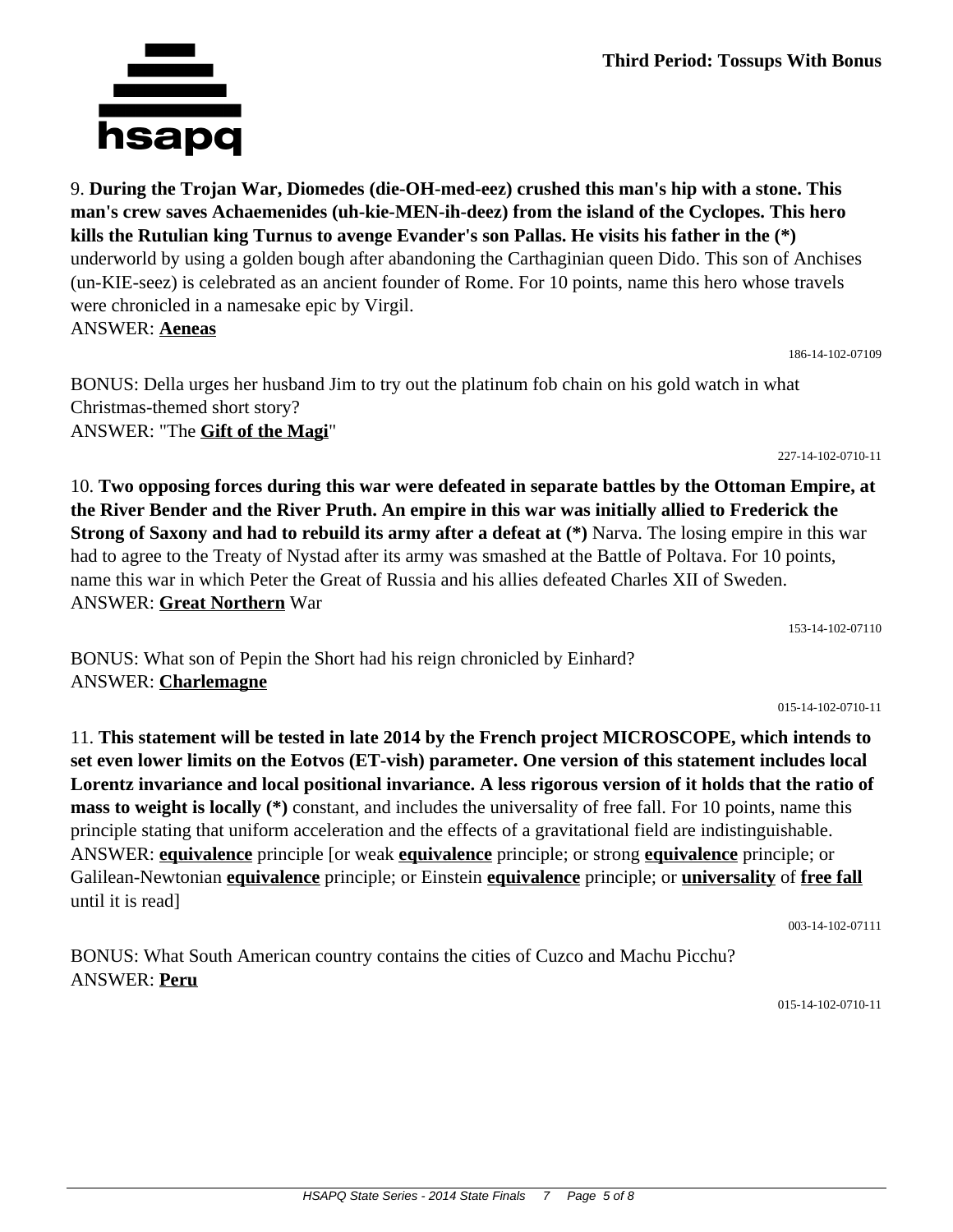12. **This man founded the all-female music group called the Moranbong Band. He is the dedicatee of the song "Onwards Toward the Final Victory." This man has attempted to erase the past of his wife, a former singer in the Unhasu Orchestra, and his former bodyguard revealed the existence of more than a dozen of this man's private (\*)** homes, including Ryongsong Residence. This world leader notoriously purged his own uncle, Jang Sung-taek, and the first American he ever met may have been Dennis Rodman. For 10 points, name this Supreme Leader of North Korea. ANSWER: **Kim Jong-un** [prompt on **Kim**]

052-14-102-07112

014-14-102-0710-11

BONUS: What term describes light composed of only a single wavelength, meaning it cannot be separated into different colors?

### ANSWER: **monochromatic**

13. **This artist sampled Smokey Robinson's "Will You Still Love Me Tomorrow" in a song that declares that "we ain't married but tonight I need some consummation." This man collaborated with Bon Iver's Justin Vernon on the song "Lost in the World." At a benefit event, this rapper declared that (\*)** "George Bush doesn't care about black people." This rapper of *808s and Heartbreaks* and *My Beautiful Dark Twisted Fantasy* interrupted Taylor Swift at the 2009 MTV Video Music Awards. For 10 points, name this rapper of "All of the Lights" and the album *Yeezus.* ANSWER: Kanye Omari **West** [or **Kanye**; prompt on **Yeezus** until it is read]

186-14-102-07113

BONUS: What city is the site of the Kennedy Center and of a famous 1939 concert given by Marian Anderson?

ANSWER: **Washington** D.C. [or Washington **D.C.**, or the **District of Columbia**]

015-14-102-0710-11

14. **A theory that attempts to explain this phenomenon argues the substantial gelatinosa in the dorsal horn of the spinal cord contains a "gate" that controls it. Although it is not fever, drugs that suppress this phenomenon include ketobemidone (KEY-toh-bem-EH-doan) and paracetamol (PAIR-uh-CEET-uh-mall). It is caused by contact between the medial (\*)** epicondyle

(EH-puh-CON-dial) of the humerus and the ulnar nerve. This sense is removed by the chemicals lidocaine and novocaine, which are both anesthetics. For 10 points, identify this feeling which may accompany burns or broken bones.

ANSWER: **pain** [or **nociception**; prompt on **touch**; prompt on **suffering**]

239-14-102-07114

BONUS: Name the compound that, in solution with nitric acid, can dissolve gold and platinum, and which is secreted in the body upon stimulation by gastrin.

ANSWER: **hydrochloric** acid [or **H Cl**; or **muriatic acid**]

239-14-102-0710-11

# 15. **In a story from this collection, Duke Theseus of Athens holds a tournament in which Arcite (AR-kih-tay) triumphs over his friend Palamon. In another story from this collection, a disgraced (\*)**

knight learns that what women desire most is sovereignty over their husbands. The frame narrative of this collection follows a group of pilgrims to the shrine of Thomas Becket including the Knight, the Miller, and the Wife of Bath. For 10 points, name this collection of verse stories by Geoffrey Chaucer. ANSWER: *The Canterbury Tales*

014-14-102-07115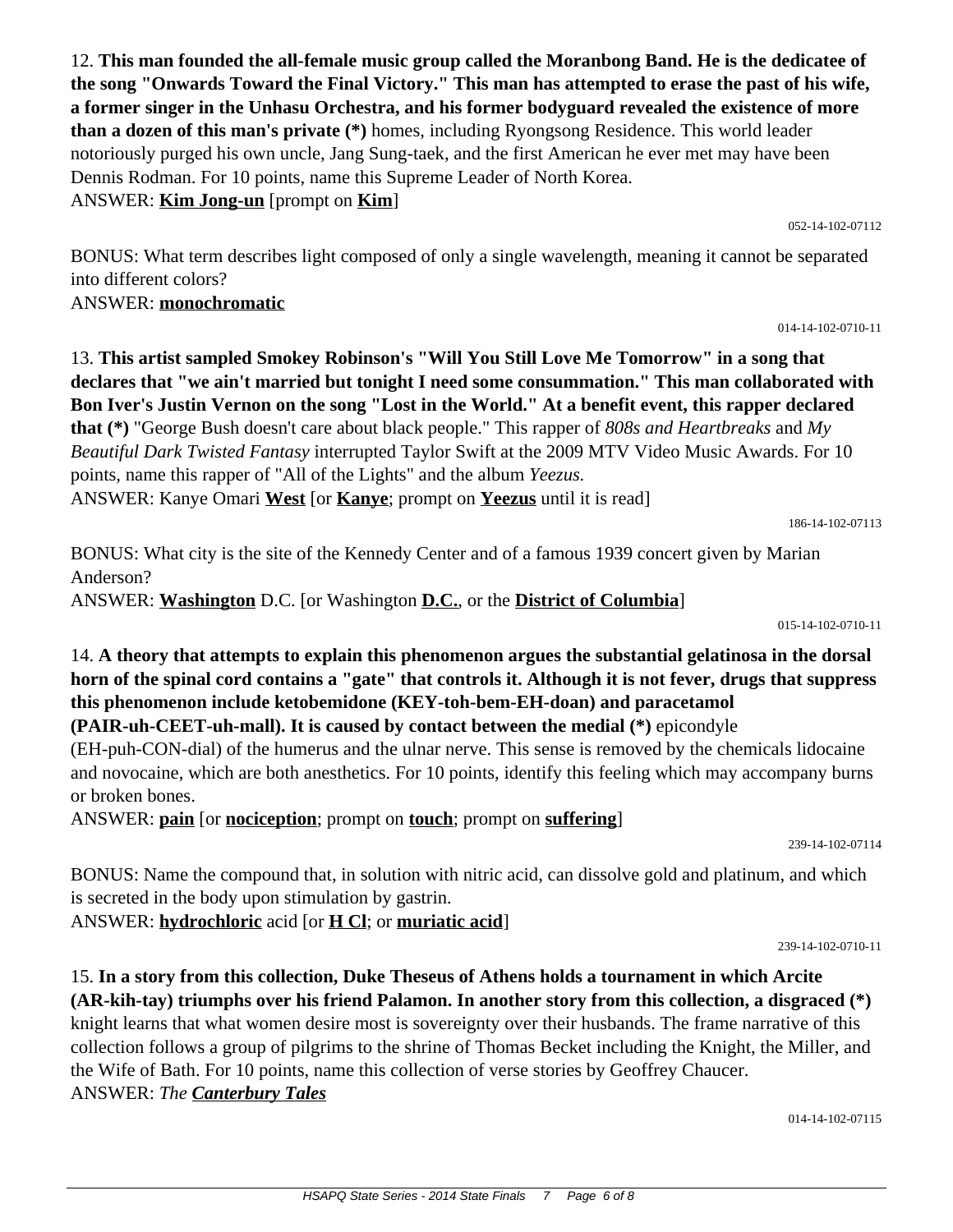014-14-102-0710-11

16. **In a Poisson (PWA-sohn) probability mass function, this function appears the denominator. An extension of this function, which has an output of square root of pi for the value one-half, is the gamma function. For large values, it is well-approximated with (\*)** Stirling's formula. This function appears in the denominator of each term of a Taylor series. When choosing k objects from n objects, this function is applied to n in the numerator as well as to n and n minus k in the denominator. For 10 points, name this function represented by an exclamation mark. ANSWER: **factorial**

121-14-102-07116

BONUS: This is a 30-second calculation question. If you flip a fair coin four times, what is the probability that exactly three of the tosses turn up heads? ANSWER: **1/4** [or **4/16**; or **25%**; or **0.25**]